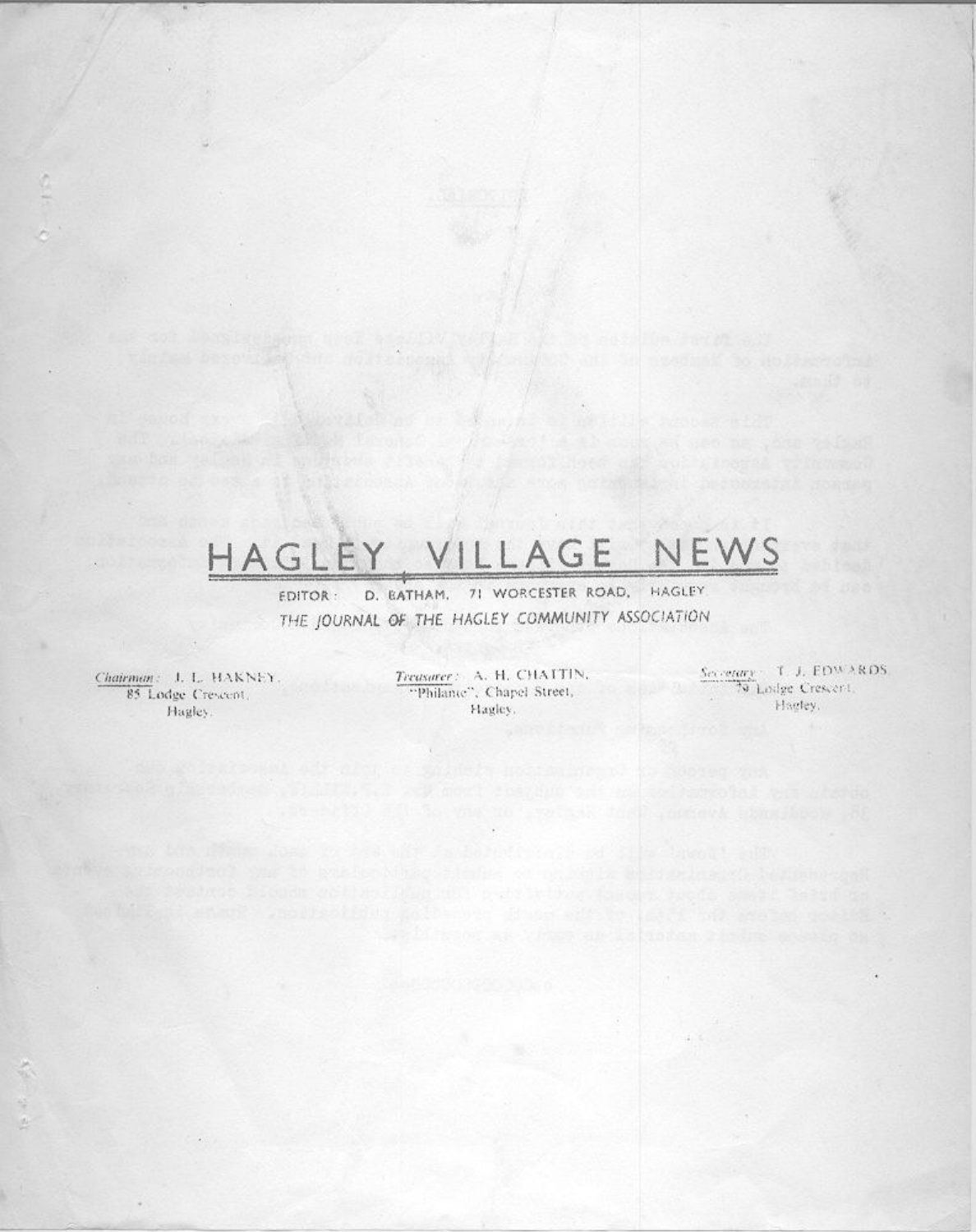# EDITORIAL.

The first edition of the Hagley Village News was designed for the information of Members of the Communinty Association and delivered mainly to them.

This second edition is intended to be delivered to every house in Hagley and, as can be seen is a 'pre-Annual General Meeting Edition'. The Community Association has been formed to benefit everyone in Hagley and any person interested in learning more about our Association is asked to attend.

It is hoped that this Journal will be published each month and that everyone in Hagley will have the opportunity to read it. The Association decided to publish the Hagley Village News so that the following information can be brought regularly to everyone in the area:.

> The Associations progress in its aim to build a Community Centre.

The Activities of the Represented Organisations,

Any forthcoming Functions.

Any person or Organisation wishing to join the Association can obtain any information on the subject from Mr. R.F.WILLIE, Membership Secretary, 38, Woodlands Avenue, West Hagley, or any of the Officers.

The 'News' will be distributed at the end of each month and any Represented Organisation wishing to submit particulars of any forthcoming events or brief items about recent activities for publication should contact the Editor before the 15th. of the month preceding publication. Space is limited so please submit material as early as possible.

oo00000000000oo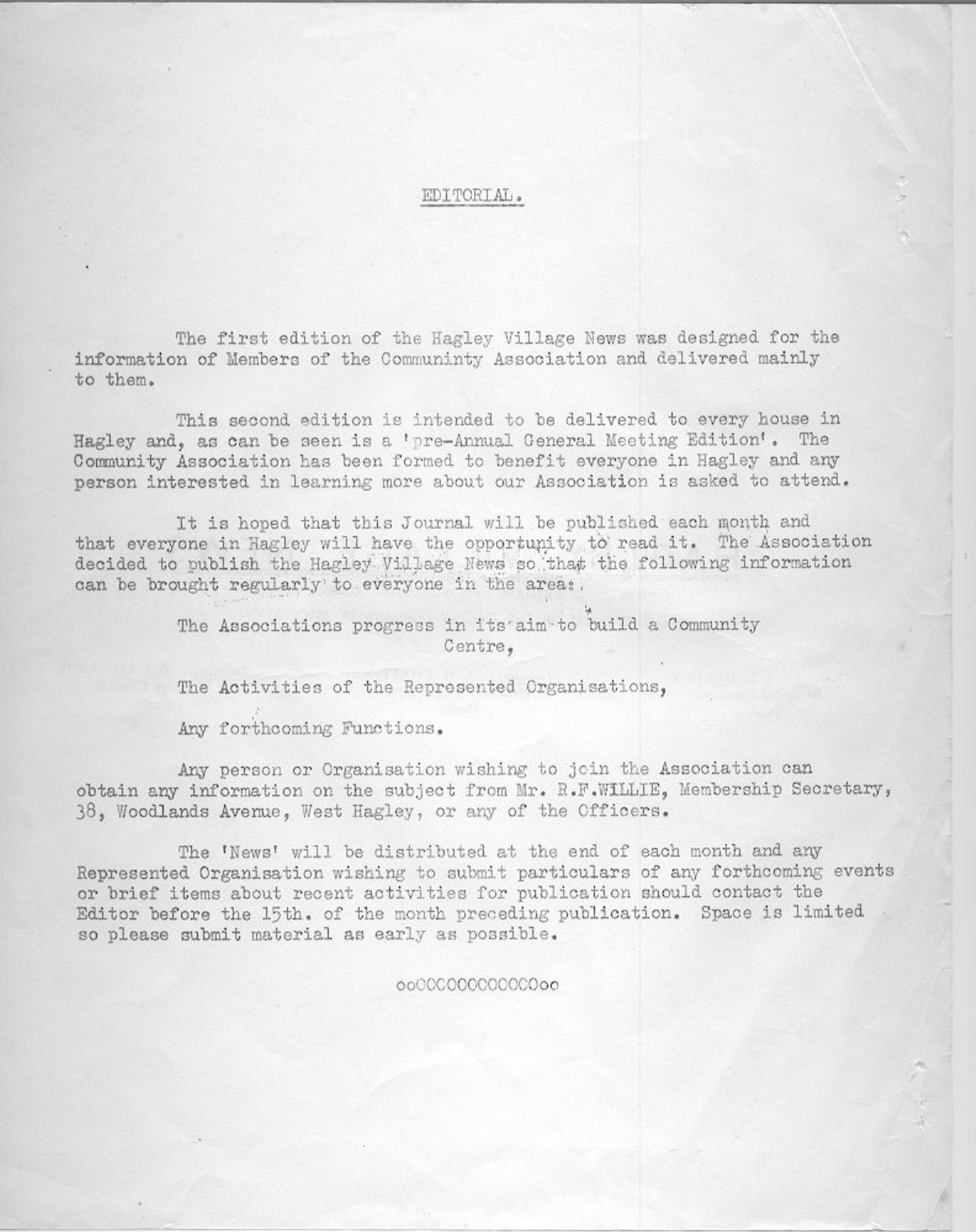# ORGANISATIONS REPRESENTED.

Anglican Young Peoples Association. British Legion. Hagley Conservative Association. Hagley Infant Welfare Clinic. Hagley & District Light Car Club. Hagley Let's do a Play Club. Hagley Liberal Association. Hagley Parochial Church Council. Hagley R.C.School. Hagley Rambler Scouts.

Hagley Parish Council. Hagley Womens Institute.

West Hagley Youth Association.

United Nations Association. (Local Branch)

Worcestershire County Council.

NUMBER 2.

**JUNE 1963.** 

Hagley Community Association is pleased to announce that VICOUNT COBHAM has consented to become our Patron.

ANNUAL GENERAL MEETING.

NOTICE IS HEREBY GIVEN THAT THE FIRST ANNUAL GENERAL MEETING OF THE HAGLEY COMMUNITY ASSOCIATION WILL BE HELD IN PARK ROAD SCHOOL, WEST HAGLEY ON TUESDAY THE 11th. JUNE, 1963 AT 8.00 pm.

In accordance with the Constitution nominations are invited for the undermentioned Honorary Officers. Nominations mustibe received by the SECRETARY by 9th. June and should be accompanied by written consent of the candidate.

| a.President. | b.Chairman.  | Wice-Chairman. | d.Treasurer. |
|--------------|--------------|----------------|--------------|
|              |              |                |              |
| e.Secretary. | f.Publicity. | .Solicitor.    | h.Auditor.   |

In accordance with Clause 8(b) of the Constitution nominations are invited for FOUR Elected Members, i.e. 2% of the registered Ordinary Members. In accordance with Clause  $8(c)$ , nominations are invited for TWO Elected Junior Members and in accordance with Clause 8(d) nominations are invited for ONE Elected Associate Member.

MEMBERS ARE REQUESTED TO MAKE THE GREATEST POSSIBLE EFFORT TO ATTEND THIS FIRST ANNUAL GENERAL MEETING OF THE ASSOCIATION. Refreshments will be provided at the end of the meeting.

The present Officers and Committee Chairmen are as follows :-

Chairman.

Vice-Chairman and Social Committee Chairman. Treasurer and Finance Committee Chairman. Secretary. Publicity and Membership Committee Chairman.

J.L.HAKNEY. W.NICHOLLS. H.CHATTIN. T.J.EDWARDS. A.D.B.BATHAM.

(NOTE - NOMINATION FORMS. APPLICATION FOR MEMBERSHIP FORMS.

There is a copy of each of the above on the last page. Nominations or Membership Applications will be accepted on plain paper provided the form of application or nomination is as set out)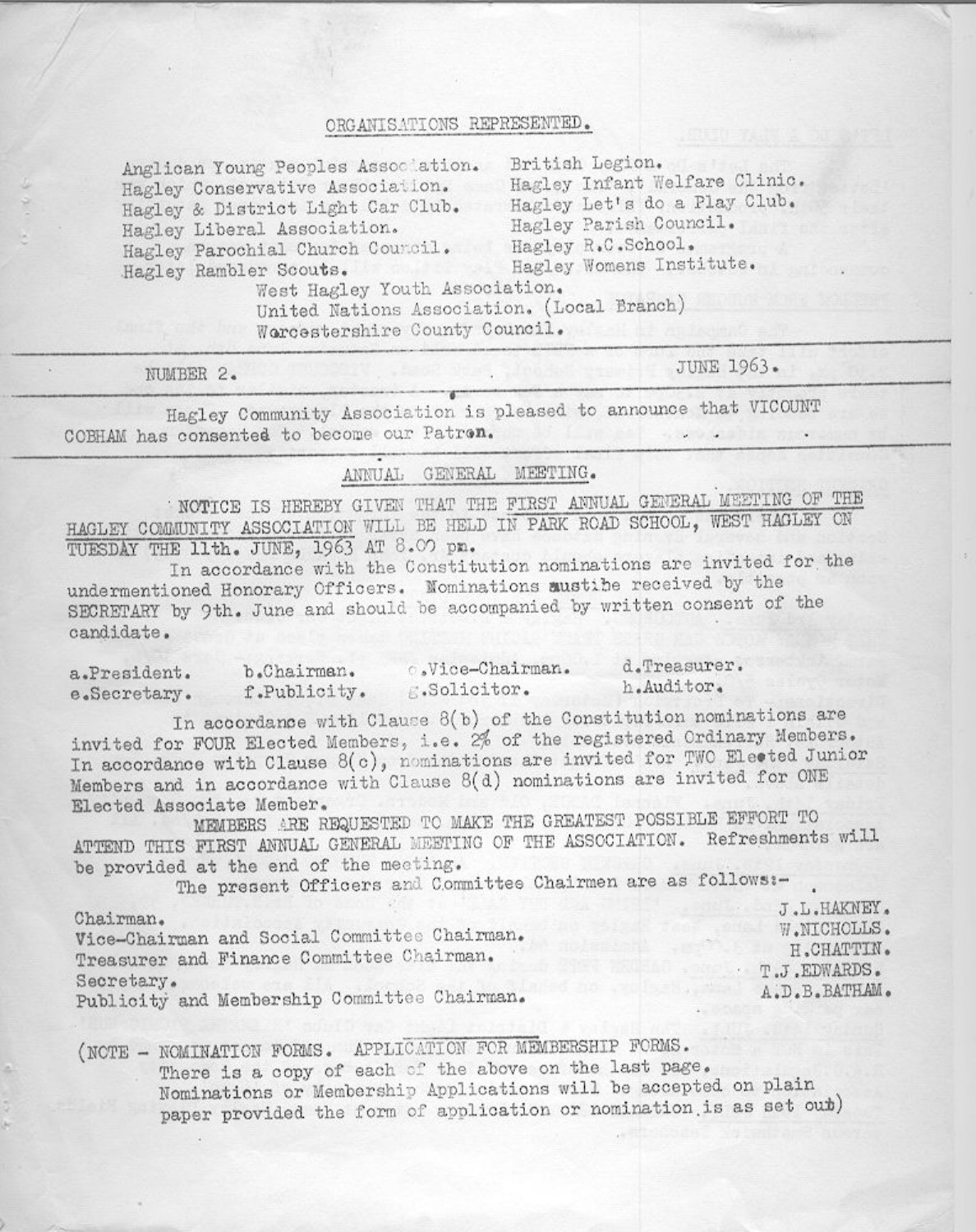## LET'S DO A PLAY CLUB.

The Let's Do a Play Club had another successful season, producing 'Letter from the General', 'The Queen Came By' and 'Dear Octopus', which was their 50th. production. This was celebrated by a 'Cheese and Wine' gathering after the final performance.

A programme of four plays is being arranged for next season, commencing in Cotober. The dates and Play Titles will be announced later.

# FREEDOM FROM HUNGER CAMPAIGN.

The Campaign in Hagley has been a very great success and the final effort will take the form of a FETE to be held on Saturday June 8th. at 2.30 pm. in the Hagley Primary School, Park Road. VISCCUNT COBHAM will be there promptly at 2.30pm to say a few words. A tractor, similar to the one we are sending to Montserrat, will be on view in the Playground. There will be numerous sideshows. Tea will be served in the school. The Campaign Committee hopes that this final effort will be well supported.

## CRICKET SECTION.

There has been a good response to the formation of the Cricket Section and several Evening Matches have been arranged. Team vacancies still exist and intending players should contact Mr. John EDWARDS (Hagley 2963) as soon as possible.

Monday 3rd June. AUTOCROSS. Hagley & Disctrict Light Car Club. WHIT MONDAY MOTOR CAR GRASS TRACK RACING MEETING takes place at Great Norbury Farm, Inkberrow starting at 1.00pm. Admission FREE !!. Parking:- Cars 10/0, Motor Cycles  $5/\cap$ . Directions:- To Droitwich (Motorway if you wish) Take B.4090 through FECKENHAM and within 1 mile turn right for Inkberrow, then follow R.A.C.signs to Autocross. Refreshments available. Saturday 8th. June. Don't forget the Freedom from Hunger Campaign FETE. See details above. Friday 14th. June. Flannel DANCE, Old and Modern. Organised by the Community Association, at Hagley Church Hall from 8pm. to 11.30pm. Admission 3/6d. All are welcome. Wednesday 12th. June. CRICKET SECTION. An 'AWAY EVENING MATCH' versus Halesowen at 'Seth Somers Park', Halesowen. (Near the Bye-pass). Saturday 22nd. June. 'BRING AND BUY SALE' at the Home of Dr.N.TURNER, 59, Middlefield Lane, West Hagley on behalf of the Community Association. Commencing at 3.00pm. Admission 6d. Saturday 29th. June. GARDEN FETE during the afternoon at Hagley Roman Catholic School, Brake Lana, Hagley, on behalf of the School. All are welcome: Ample car parking space. Sunday 14th. JULY. The Hagley & District Light Car Clubs 'HIAWATHA PICNIC RUN'. This is NCT a Motor Sport Competition but a Social Run and is not governed by R.A.C.Regulations. It is therefore possible for Members of the Community Association to come along. More details in the next copy of 'News'. Tuesday 16th JULY. CRICKET SECTION. Evening Match at Home. Hagley Playing Fields versus Smethwick Teachers.